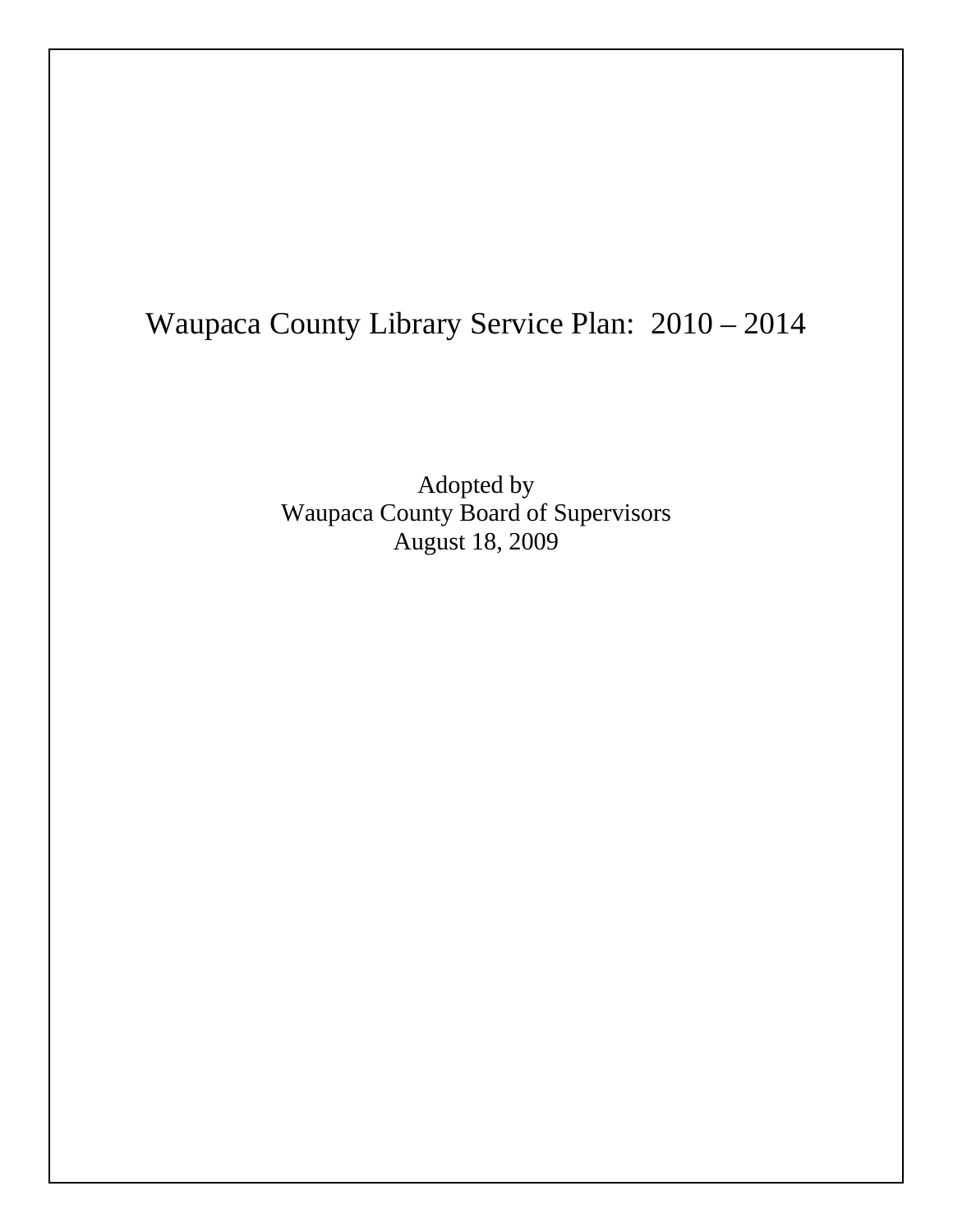# **Waupaca County Library Service Plan: 2010 – 2014**

### **Introduction**

Wisconsin counties that participate in public library systems are responsible for providing library services to county residents who reside outside of communities that maintain their own libraries. Because Waupaca County is a member of the Outagamie Waupaca Library System (OWLS), it is required to engage in regular planning to ensure that county residents have access to adequate library services.

While county library service plans can address any appropriate issues, *Wisconsin Statutes* Section 43.11 requires that the Waupaca County plan address at least the following:

- How public library service will be provided to residents of those municipalities in Waupaca County not maintaining a public library.
- The method and level of funding to be provided by the County in order to implement services described in the plan, including the reimbursement of municipal libraries for providing countywide library service.
- A method for allocating membership on the OWLS Board between Outagamie and Waupaca Counties.

In April 2009, the Waupaca County Board of Supervisors appointed a seven member Library Planning Committee. (See Appendix A.) The Committee developed this plan, held a public hearing, and presented it to the County Board of Supervisors for approval. It is the Committee's intent for this plan to supersede the *Waupaca County Library Service Plan: 2005-2009*.

#### **Review of the 2005-2009 County Library Service Plan**

The Library Planning Committee's review of library service in Waupaca County indicates that the 2005-2009 Plan has been generally effective. Public libraries in the county have continued to do a good job of making high quality library services available to all residents of the county. Participation in OWLS has been good for public libraries and library service in the county, and OWLS has done a good job of coordinating countywide library service. The principles articulated in the 2005-2009 Plan (Appendix B) continue to be valid and have guided the development of this plan.

The 2005-2009 Plan focused on rectifying two major issues: decreasing funding percentage being paid by the county and variation in funding percentages received by the libraries. Both issues were successfully addressed during the period of the Plan.

#### Variation in Funding Percentages

Because of the switch in funding methodologies that occurred in 2000, libraries were being funded at different percentage levels of the new formula. The 2000-2004 Plan attempted to hold libraries harmless by freezing payments to libraries with higher funding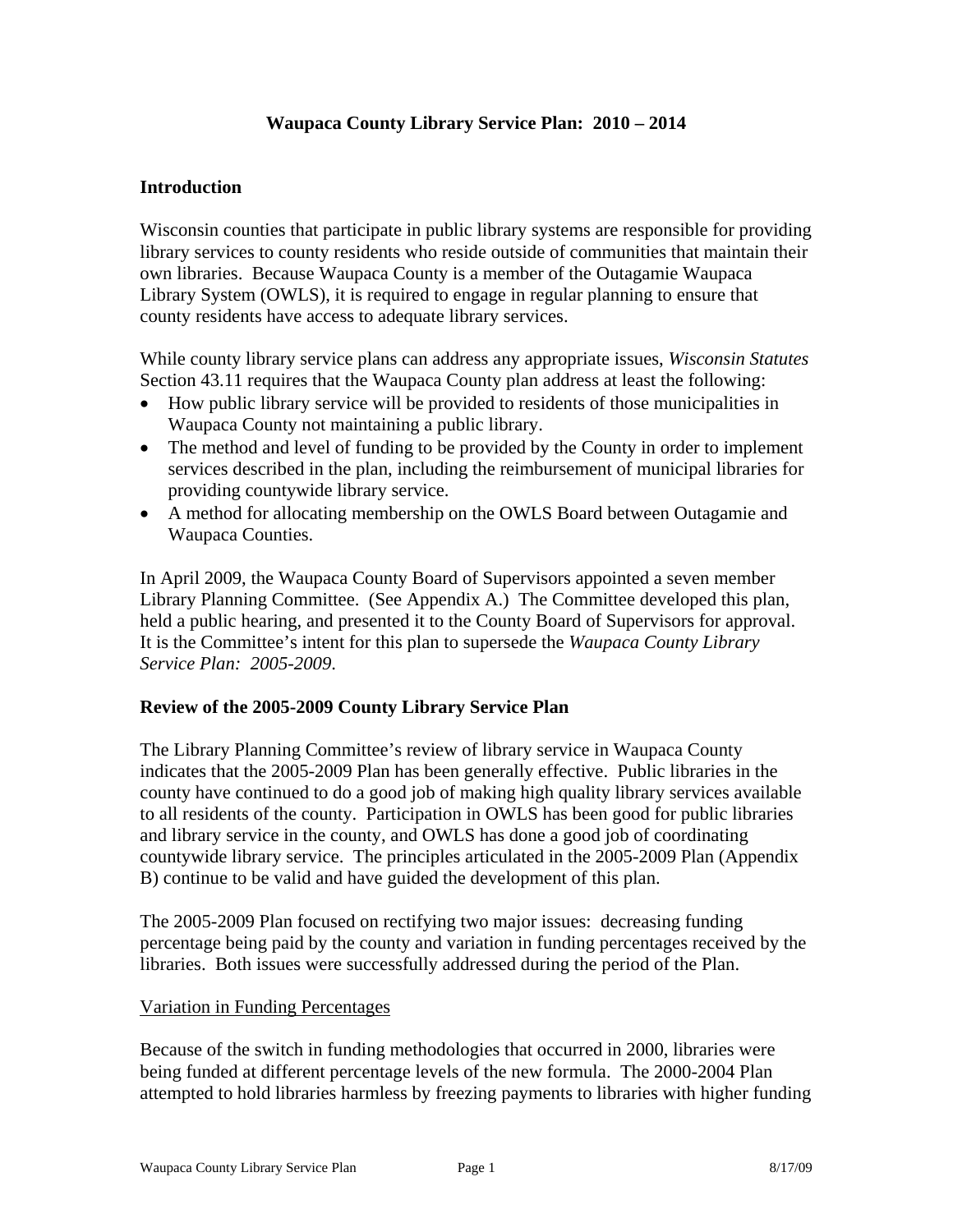levels and increasing payments to libraries with lower funding levels. While this approach helped, there was still a large variation in funding levels among libraries.

Because it was not equitable for some libraries to be receiving reimbursements at a higher level than other libraries, the County Finance Committee directed that the distribution of grants to libraries be reviewed and that libraries be brought "to equity by the 2007 budget year." Consequently, the 2005-2009 Plan included a funding methodology that was more aggressive in moving libraries to the same funding percentage, and beginning in 2007 all libraries were funded at the same percentage level (82%) of the county funding formula.

This action required significant cuts in funding to some libraries. In 2005, the Marion library received a cut, and the Fremont, New London, Scandinavia, and Weyauwega libraries did not receive funding increases. In 2006, the Fremont and New London libraries received funding cuts, and the Scandinavia and Weyauwega libraries did not receive increases. In 2007, the New London, Scandinavia, and Weyauwega libraries all received funding cuts.

#### Decreasing Funding Percentage

Because the amount and cost of library service provided to the county by municipal libraries had increased more rapidly than the county's reimbursements, the funding level dropped from 86.6% in 2000 to 79.6% in 2004. However, significant progress was made on this issue between 2005 and 2009, as the funding level increased from 78.2% in 2005 to 85.2% in 2009.

#### **Current Planning Issues**

The biggest challenge for Waupaca County is to make better progress toward the goal of reimbursing municipal libraries at 100% of the funding formula for providing countywide public library service. Under the current funding methodology, which calls for increasing the funding level 1% a year, it would take 15 years to achieve 100% funding of the reimbursement formula.

The fact that libraries are not fully compensated for the county service they provide contributes to the disparity in the levels of support for library service between municipalities with libraries and the remainder of the county. A result of receiving less than 100% funding is that municipal residents provide higher levels of support to subsidize the use of their libraries by non-residents. The following table compares municipal and county support for library service in 2007 (using data from the latest available Wisconsin Library Service Record).

#### **Comparison of 2007 Library Support**

|                          | Per Capita | Tax Rate | \$100,000 Home |
|--------------------------|------------|----------|----------------|
| <b>Municipal Average</b> | \$58.52    | \$1.238  | \$123.80       |
| <b>Waupaca County</b>    | \$22.96    | \$0.294  | \$29.40        |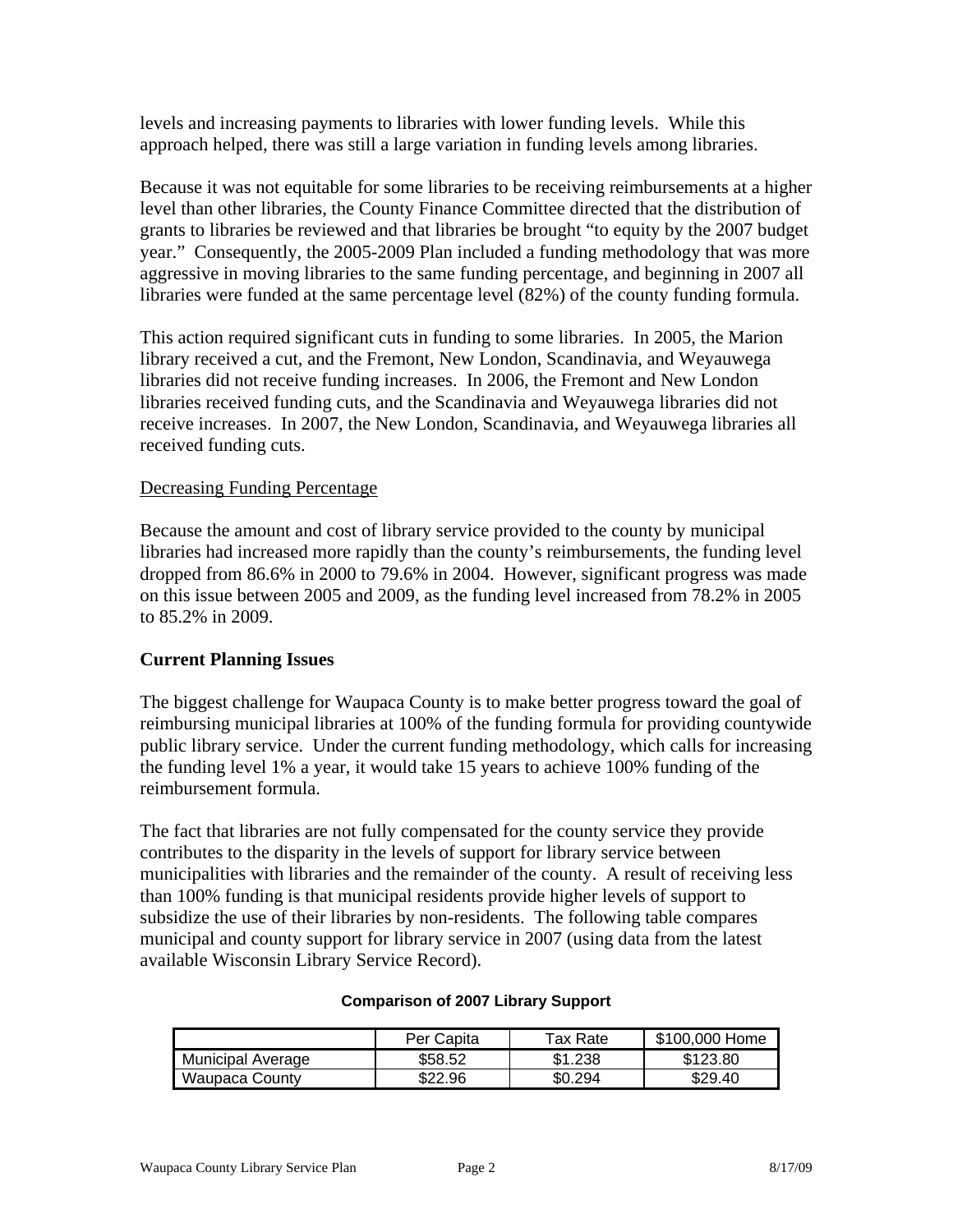In 2009, town and village residents who pay for library service through their county taxes will pay a tax rate of \$0.268 per \$1000 EAV. In other words, the owner of a \$100,000 home will pay \$26.80 for library service, which is a fraction of what residents who live in municipalities with libraries pay for the same library service.

Municipalities have the authority to appoint up to two non-residents to serve on their library boards. However, since the last Plan was written, Section 43.60, *Wisconsin Statutes*, has changed, allowing counties to appoint up to 5 additional members to municipal library boards, depending on how much of a library's total funding is provided by the county. The Committee agreed that the Plan should strongly encourage, but not mandate, the appointment of non-residents, especially those from the towns making the greatest use of the library, to local library boards. Local libraries should also be encouraged to include youth members on their boards.

The Committee also discussed another issue facing some Waupaca County public libraries. Libraries in municipalities located near the county line sometimes provide significant levels of service to residents of other counties without adequate compensation.

### **Recommended Funding Methodology**

The Planning Committee recommends the following funding methodology, which is based on a modification of the statutory funding formula and which assumes that the amount the county taxes for library payments continues to be exempt from the county's levy limits.

- 1. Determine Each Library's Cost of Service
	- a. A library's total operating expenditure in a given year, less capital expenditures and expenditures from federal sources, fines, fees, gifts, grants, or donations, is divided by the total number of items loaned (i.e., circulation) during the same year to determine the library's cost per loan.
	- b. A library's cost per loan is multiplied by its number of loans to county residents living in jurisdictions that do not maintain libraries to determine the library's cost of service provided to the county.
- 2. Beginning in 2010 the budget request shall contain an amount sufficient to increase the overall funding level by 3% each year in order to fund all libraries at the 100% level by 2014.

| Year:                 | 2010 | 2011 | 2012 | 2013<br>1 V | 2014 |
|-----------------------|------|------|------|-------------|------|
| <b>Funding Level:</b> | 88%  | 91%  | 94%  | 97%         | 100% |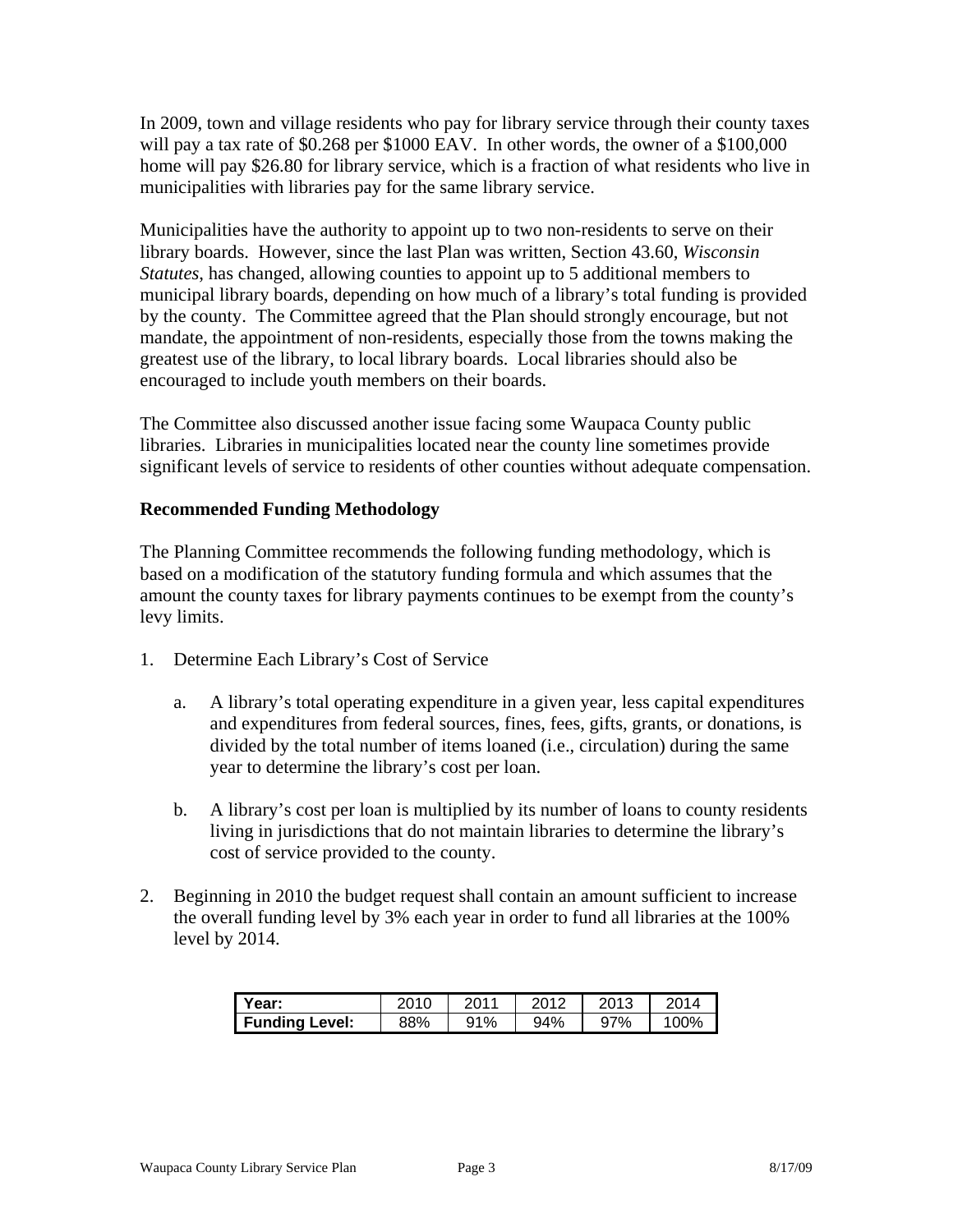- 3. Determine Each Library's Payment
	- a. Each library's payment will be determined by multiplying its cost of county service by the funding level for the particular budget year.
	- b. Each library's payment under the county formula will be compared to the statutory minimum funding level for that library. If a library's funding under the county's formula is less that the required state minimum, its appropriation will be increased to the required minimum amount.
- 4. Annually, OWLS will coordinate the budget request process and will submit a budget request equaling the total of the payment amounts for all county libraries.
- 5. The OWLS Board will monitor the effectiveness of this funding methodology and recommend any changes to the Waupaca County Finance Committee. In 2014, this methodology will be evaluated by a new County Library Planning Committee.

### Rationale

The Planning Committee has concluded that the current system of paying for library services (i.e., residents of communities with libraries support them through their local property taxes, and all other county residents pay for library service as part of their county taxes) has the potential to be fair and equitable for all parties. Furthermore, the Committee believes that the formula for determining a library's cost of service provided to the county continues to be appropriate and results in an equitable distribution of county funding to municipal libraries.

Equitable funding for library service is a priority. Consequently, the Committee recommends that the county funding level be increased by 3% each year in order to achieve the goal of 100% funding by the final year of this Plan. Because library reimbursements are exempt from the county's levy limits, Waupaca County is in a position to provide full funding to municipal libraries without any impact on other county programs. In addition, the impact of full funding will be minimal for taxpayers. For example, had the county fully funded libraries in 2009 the owner of a \$100,000 home would have experienced less than a \$5 increase in taxes.

However, the Committee fully understands the economic difficulties facing all levels of government and that the recommended funding methodology is only possible because of the levy exemption. It is understood that should library payments no longer be exempt from county levy limits the recommended funding methodology would need to be revisited.

As in the past, it is also recommended that OWLS continue to be the agent to coordinate the annual budget process.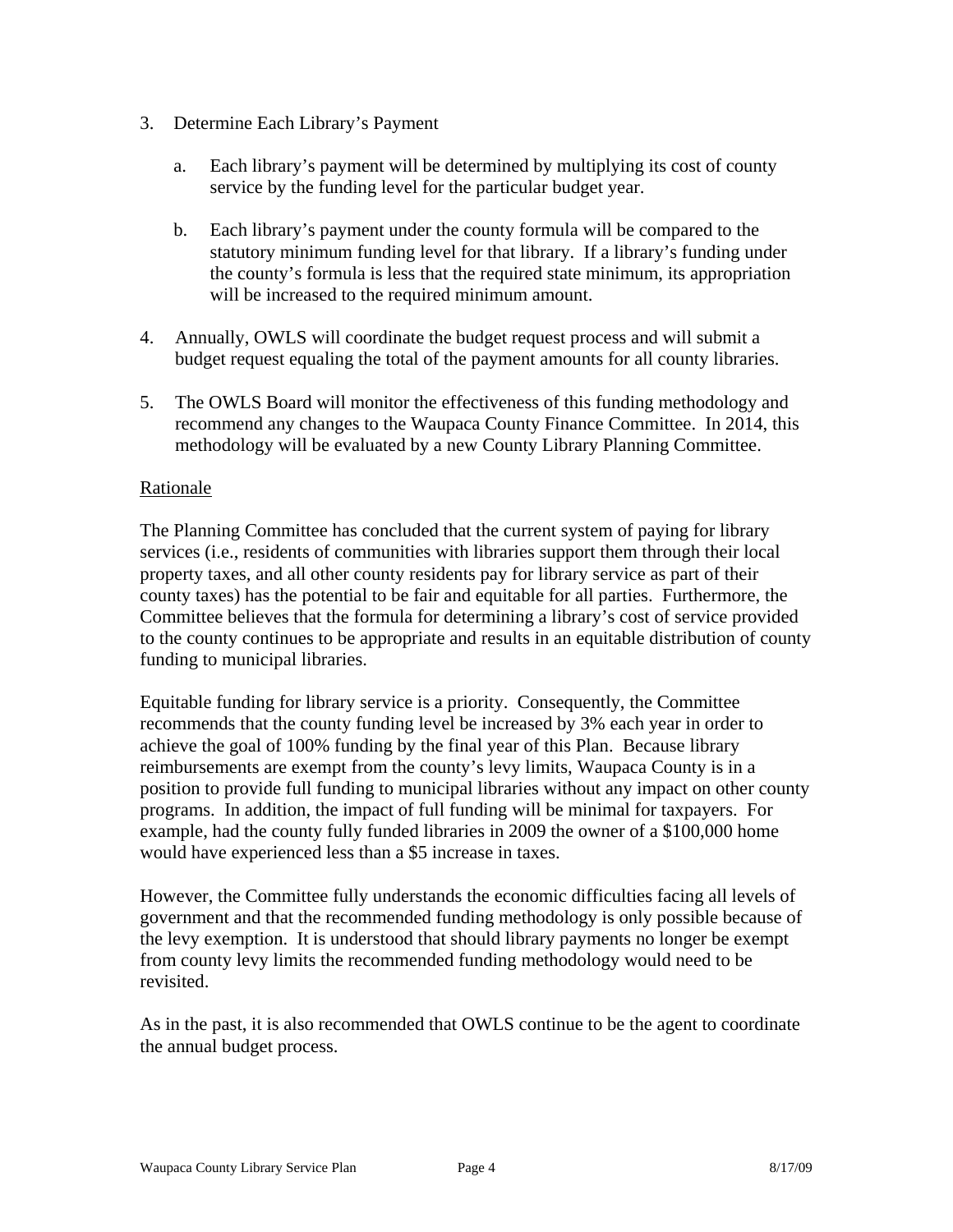# **Goals and Objectives**

Goal A: To continue membership in OWLS in order to ensure that all residents of Waupaca County have access to all library services provided by all public libraries in the county and library system.

## Objectives:

- 1. Waupaca County shall regularly meet all statutory requirements in order to continue its membership in OWLS. (2010-2014)
- 2. Waupaca County shall regularly appoint five members to the OWLS Board in accordance with this plan and with Section 43.19, *Wisconsin Statutes.* (2010-2014)
- 3. Waupaca County shall designate the OWLS Board to coordinate the implementation of countywide library services. (2010-2014)
- 4. Waupaca County shall encourage all municipal libraries in the county to continue their memberships in OWLS. (2010-2014)
- 5. OWLS shall continue working with neighboring systems and counties to resolve intersystem service inequities so that Waupaca County libraries are compensated adequately for providing services to residents of other systems. (2010-2014)
- Goal B: To compensate public libraries at 100% of the funding methodology included in this plan for providing service to county residents residing in jurisdictions without local libraries.

# Objectives:

- 1. OWLS shall annually collect circulation and expenditure data from municipal public libraries in the county and prepare a library budget request based on the County's funding methodology. (2010-2014)
- 2. OWLS shall annually submit the library budget request to Waupaca County in accordance with county and statutory deadlines. (2010-2014)
- 3. Waupaca County shall annually appropriate funding to compensate municipal libraries for providing services to residents of jurisdictions without local libraries. (2010-2014)
- 4. Waupaca County shall pay its annual library appropriation to OWLS for distribution to the appropriate municipal libraries. (2010-2014)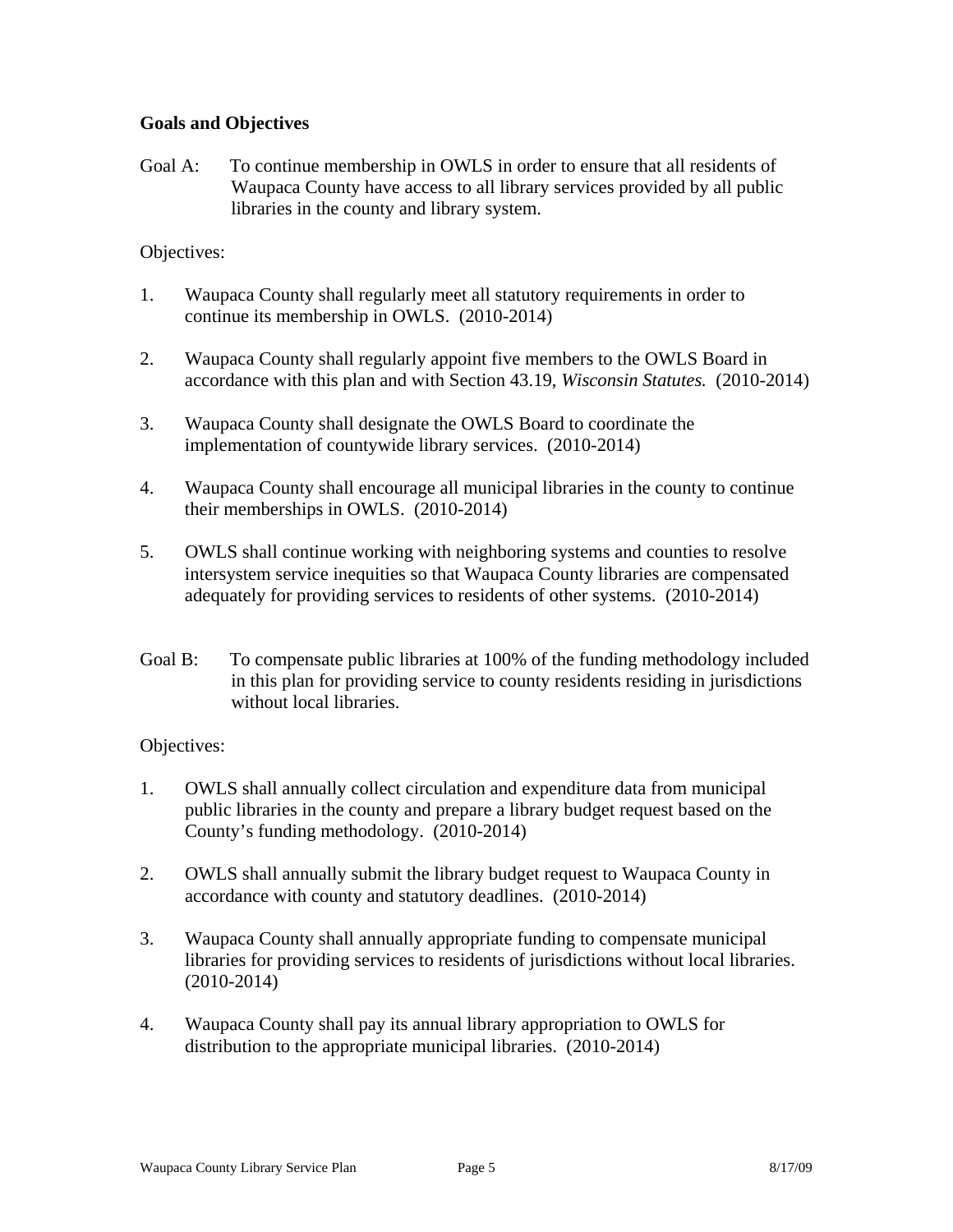Goal C: To engage in continuous planning and education regarding the provision of public library services to Waupaca County residents.

### Objectives:

- 1. The OWLS Board shall annually review this plan and shall forward to the County Board any recommended revisions. (2011-2014)
- 2. The County Board shall appoint a library planning committee to revise this plan or develop a new county library service plan whenever warranted. (2010-2014)
- 3. The County Board shall appoint a library planning committee to revise this plan or develop a new county library service plan. (2014)
- 4. OWLS shall annually contact municipal officials to inform them of options for appointing non-residents and youth to local library boards and shall encourage them to make such appointments. (2010-2014)
- 5. OWLS shall regularly provide detailed statistical information to all municipal libraries about services provided to residents of all jurisdictions within the county. (2010-2014)
- 6. Waupaca County shall encourage all municipal libraries in the county to regularly share information with town and county officials about library use by their constituents. (2010-2014)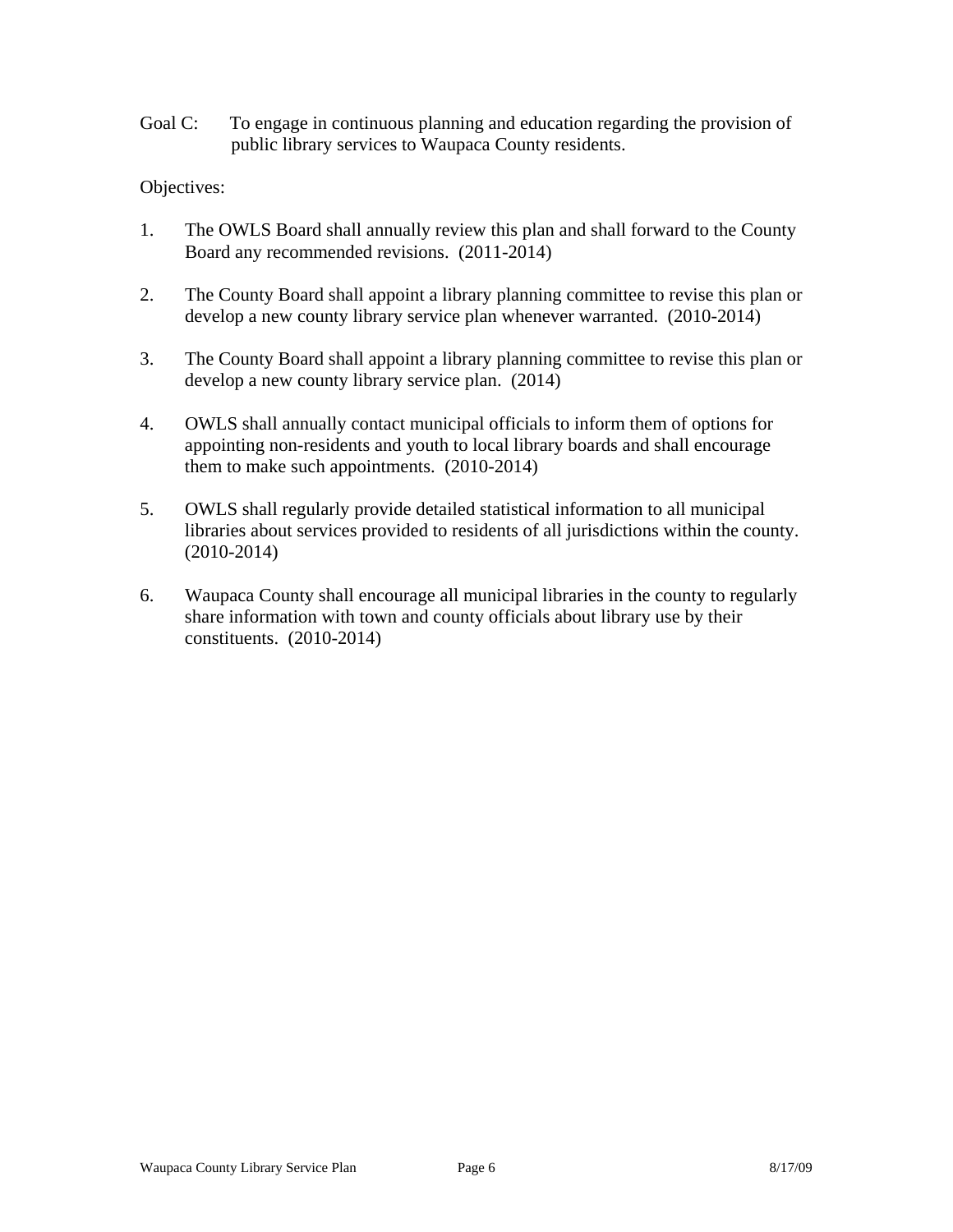# **Appendix A**

# **Waupaca County Planning Committee Members May 2009**

# Committee Members

Gary Barrington N5941 Summit Lane Manawa, WI 54949

Julie Eiden E1098 South Radley Road Waupaca, WI 54981

Kay M. Hillskotter P.O. Box 191 Weyauwega, WI 54983

Gary Henke 405 E Wolf River Avenue New London, WI 54961

Lisa Kuss, City Administrator City Hall 50 Tenth Street Clintonville, WI 54929

Deborah Nolan 203 Grove Street Manawa, WI 54949

Sue Vater Olsen N5062 County Road B New London, WI 54961

# Support for Committee

Rick Krumwiede Outagamie Waupaca Library System 225 North Oneida Street Appleton, WI 54911 (920) 832-6190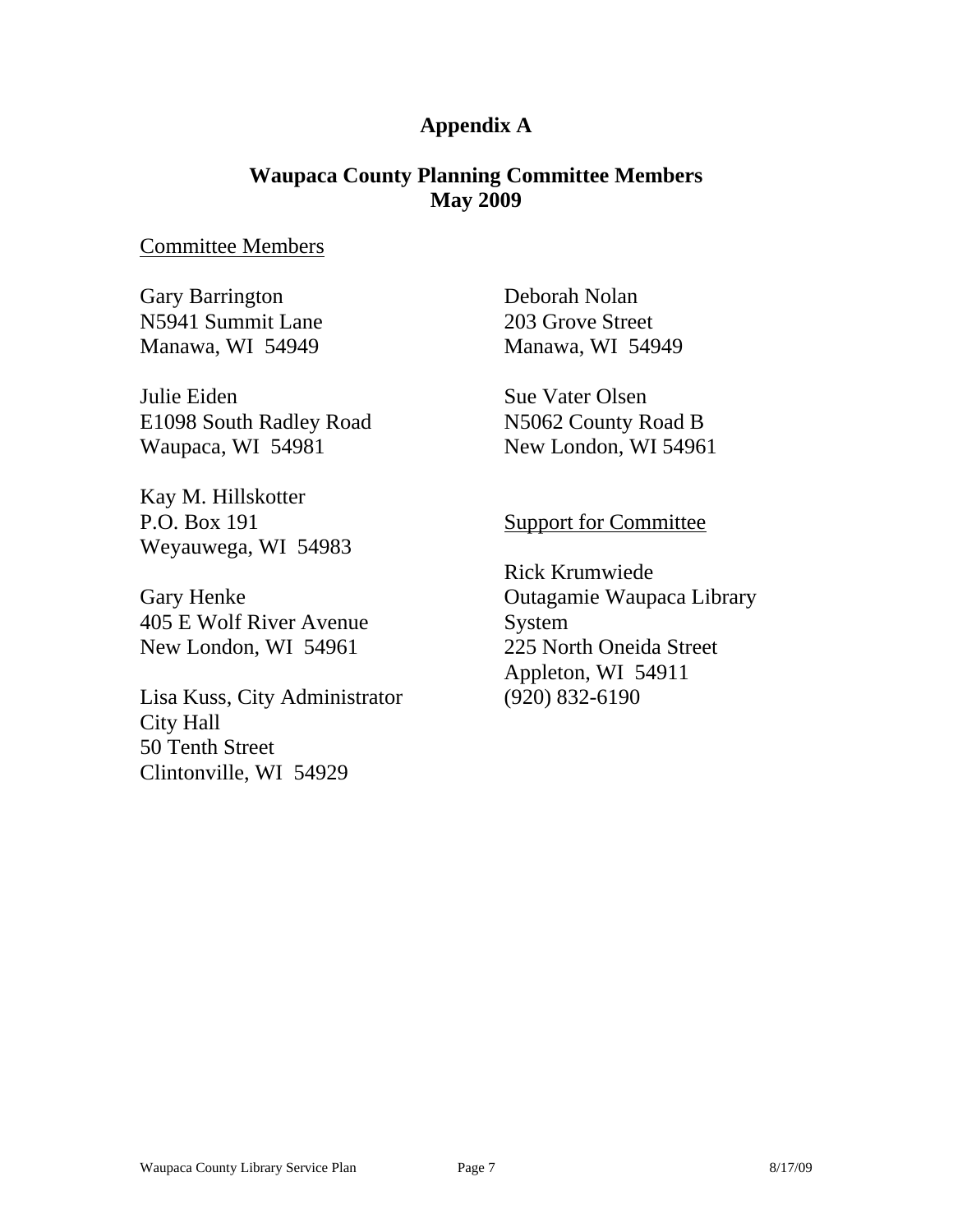## **Appendix B Guiding Principles**

In order to develop a plan, it is necessary to articulate the underlying principles and assumptions that inform and shape the plan. This plan has been developed in the context of the principles and assumptions listed below. These principles are based on statutory requirements, history, or current practices.

- 1. All Waupaca County residents should have convenient access to high quality library services and should be free to use any public library in the county or library system.
- 2. Waupaca County should continue to rely on its existing municipal libraries to provide countywide library service. There is no need for the county to implement a new structure to provide additional library services.
- 3. The county has a responsibility to fairly compensate municipal libraries for providing countywide service.
- 4. The county should continue to contract with OWLS, and OWLS should continue to contract with the individual municipal libraries to ensure that countywide service is provided.
- 5. Public libraries within Waupaca County currently provide sufficient access to a high level of services. Any future county library service plans should attempt to preserve this level of access and services.
- 6. Because municipal libraries are making satisfactory efforts to provide appropriate services, this plan need not recommend any minimum service standards. However, all municipal libraries are encouraged to develop services in accordance with the *Wisconsin Public Library Standards*.
- 7. Local library boards have autonomous authority for determining local library service programs. This authority includes a responsibility to plan and deliver local library services in the most cost-effective manner possible.
- 8. Local libraries have a responsibility to collect and report the circulation and financial data used to determine county budget requests as accurately as possible.
- 9. Waupaca County encourages municipalities to appoint non-residents to their public library boards so that all county residents are represented in decision-making regarding library policies and operations.